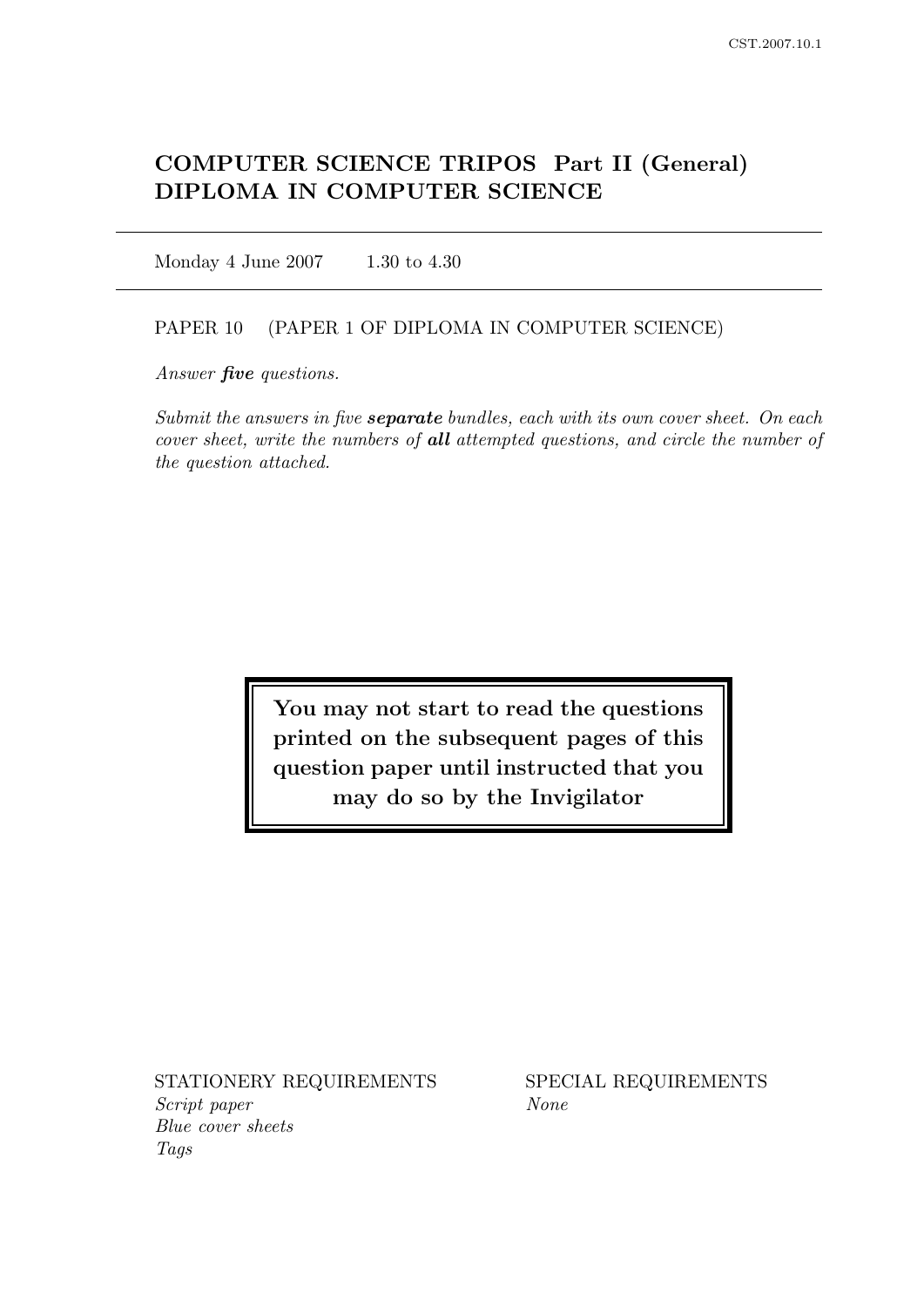#### 1 Foundations of Programming

- (a) Distinguish between the terms *abstract class* and *interface*. [3 marks]
- (b) Explain in detail what happens when class GPS below is instantiated noting, in particular, any assignments that are made. [17 marks]

```
class GPS
{ public int[][] a = new int[4][4];
  private int[] i = new int[1];
  private int[] j = new int[1];
  public GPS()
    { this.j[0] = this.gps(this.j, 4, new Pi(), new Fg();
    }
  private int gps(int[] i, final int N, Pass z, Feval v)
    \{ i[0] = 0;while (i[0]<N)
       { z.p(v.f()) };i[0]+; }
      return 0;
   }
  private abstract class Pass
    { public abstract void p(int n);
    }
  private class Pi extends Pass
    { public void p(int k)
       {GPS.this.i[0] = k; }}
  private class Pij extends Pass
    { public void p(int k)
       {GPS.this.a[GPS.this.i[0]][GPS.this.j[0]] = k; }}
  private abstract class Feval
    { public abstract int f();
   }
  private class Fij extends Feval
    { public int f()
       { return GPS.this.i[0]+GPS.this.j[0]; }
    }
  private class Fg extends Feval
    { public int f()
       { return GPS.this.gps(GPS.this.i, 4,
                                new Pij(), new Fij(); }
   }
}
```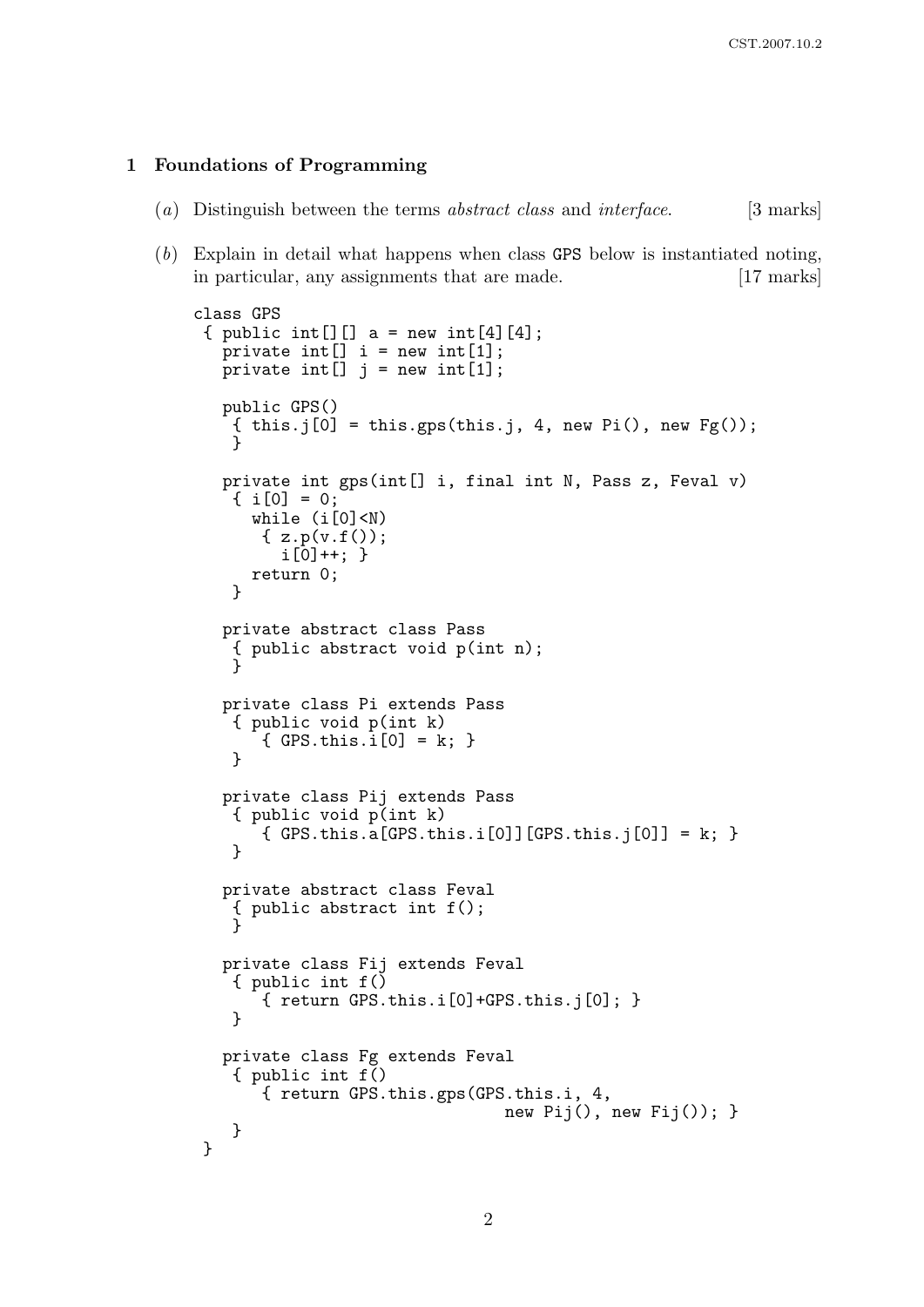## 2 Foundations of Programming

- (a) What are the principal characteristics of a linked list? [2 marks]
- (b) Consider a stack that consists solely of characters. A linked list can be used to model such a stack and a programmer has embarked on a class ChLink which begins thus:

```
class ChLink
 { private char val;
   private ChLink next;
   public ChLink()
    { this.val = \sqrt{this.next = null;
    }
```
The backstroke character  $\forall$  is reserved and marks the bottom of the stack. Why does it have to be keyed in twice? [1 mark]

- $(c)$  Augment class ChLink with two methods push(char) which pushes a character onto the stack and a method pop() which returns the character at the top of the stack and, unless it is backstroke, removes that character from the stack. It is not possible to pop the bottom marker. [10 marks]
- (d) Write a test program which uses class ChLink to verify that a sequence of square brackets is properly nested. The test program might begin thus:

```
public class ChLinkEx
 { public static void main(String[] args)
    { char[] chseq = {'[','[','[','A',']',']','[','A',']'};
      ChLink start = new ChLink();
      for (int i=0; i<chseq.length; i++)
```
Opening brackets are pushed onto the stack. No other characters are pushed onto the stack but any closing bracket results in a pop and a suitable test. The test program should print either Full Match or Match Error without further explanation. Only class ChLinkEx need be written in this part.

[7 marks]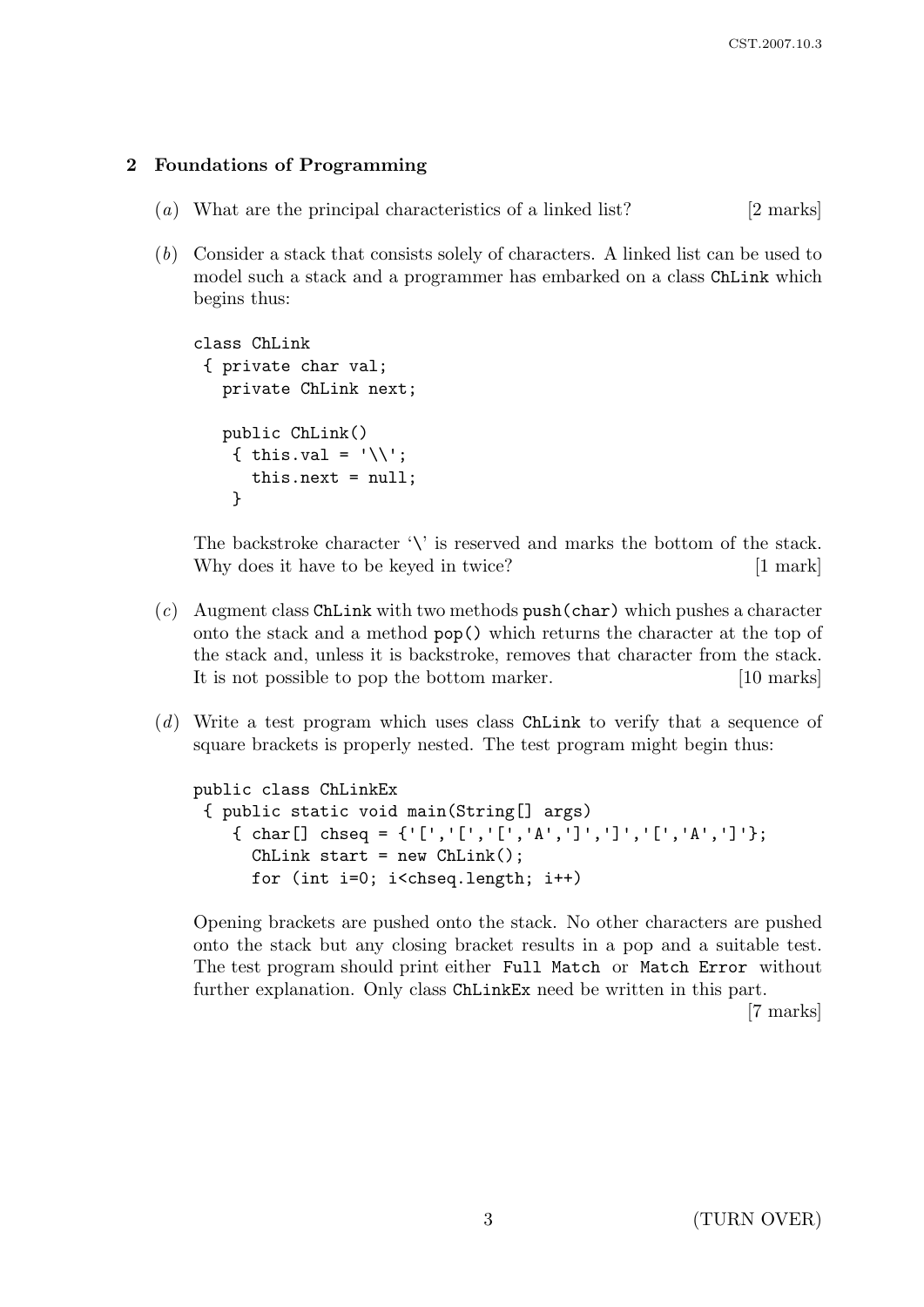#### 3 Floating-Point Computation

- (a) A hypothetical (and practically rather useless) floating-point number representation inspired by the IEEE floating-point standards uses 6 bits one bit for sign, three bits for exponent and two (stored) bits for mantissa (significand). Assuming that 1.0 is represented in this format as 0:011:00 give the values, in decimal notation (fractions are acceptable), of all the other nonnegative floating-point values in this representation. You do not need to give details of denormalised numbers or NaNs. [10 marks]
- $(b)$  Explain the following terms:
	- (i) absolute error;
	- $(ii)$  relative error;
	- $(iii)$  rounding error:
	- $(iv)$  truncation error;
	- (v) ill-conditionedness. [5 marks]
- $(c)$  Assuming the floating-point representation for type float has b bits in its mantissa (significand), what can be said about the output of the following program?

```
float f = 10.0/3.0;
for (i=0; i<100; i++)
{ int v = (int)f; /* get integer part of f */printf("%d\n", v); /* print it */
  f = (f - v) * 10;}
```
Discuss how accurately  $f$  represents  $10.0/3.0$  at the start of each iteration and explain which operation(s) represent the main loss of accuracy in f on each iteration. (You may assume that 10 significant bits of accuracy is approximately 3 decimal digits of accuracy.) [5 marks]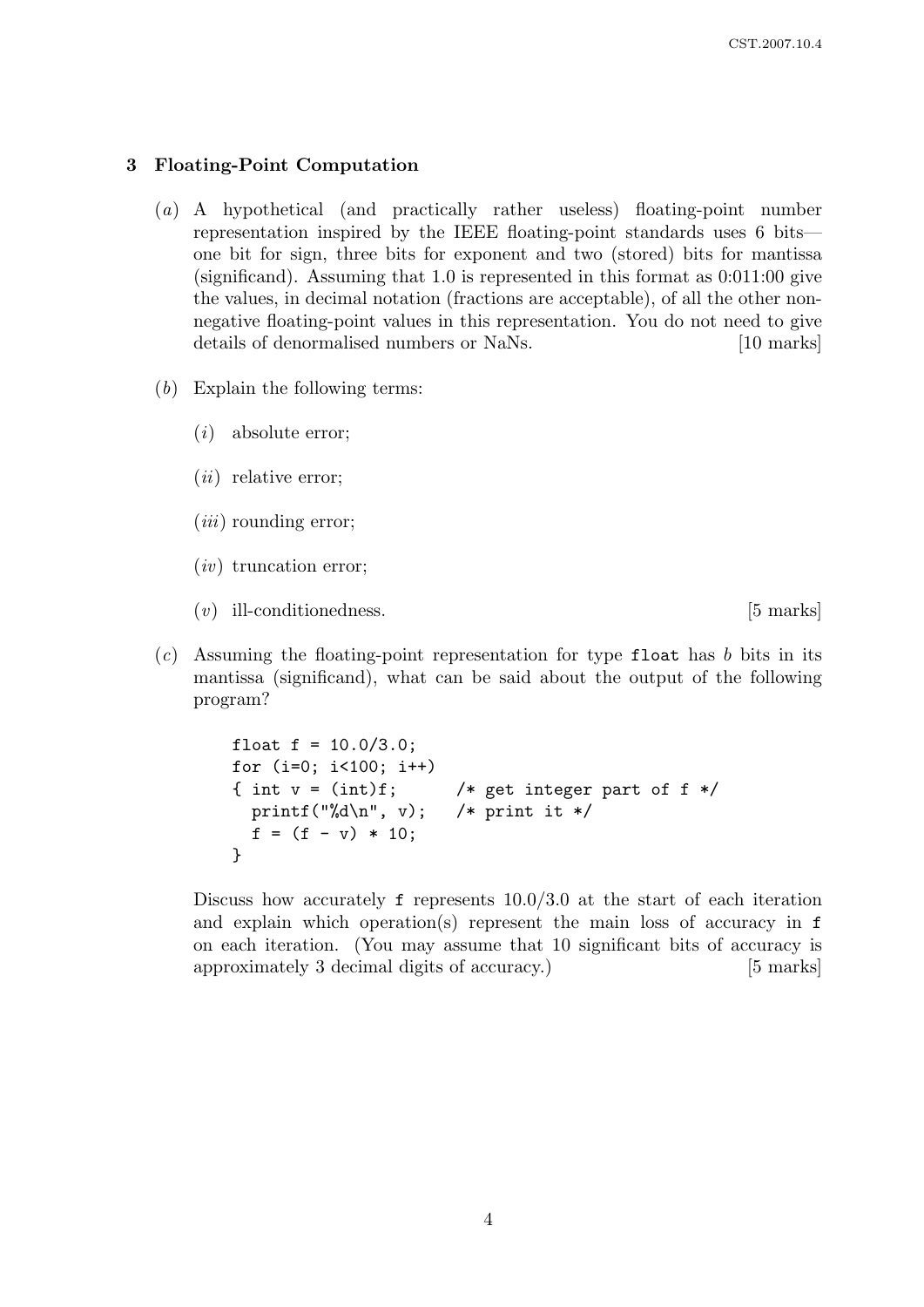## 4 Programming in C and C++

A C programmer is working with a little-endian machine with 8 bits in a byte and 4 bytes in a word. The compiler supports unaligned access and uses 1, 2 and 4 bytes to store char, short and int respectively. The programmer writes the following definitions (below right) to access values in main memory (below left):

| Address | Byte offset                                                                       |                 |                     |     |                                     |  |  |
|---------|-----------------------------------------------------------------------------------|-----------------|---------------------|-----|-------------------------------------|--|--|
|         |                                                                                   |                 | $1 \quad 2 \quad 3$ |     | int **i= $(int$ ** $)0x04;$         |  |  |
| 0x04    |                                                                                   |                 | 10 00 00 00         |     | short **pps= $(short **)0x1c;$      |  |  |
| 0x08    | 61 72 62 33                                                                       |                 |                     |     |                                     |  |  |
| 0x0c    | 33 00 00 00                                                                       |                 |                     |     | struct i2c {                        |  |  |
| 0x10    | $\frac{178}{0}$ 0c 00 00                                                          |                 |                     |     | int i;                              |  |  |
| 0x14    |                                                                                   |                 | 08 00 00 00         |     | $char *c;$                          |  |  |
| 0x18    | $\begin{array}{ccc} \begin{array}{ccc} 01 & 00 & 4c & 03 \end{array} \end{array}$ |                 |                     |     | $\frac{1}{2}$ = (struct i2c*) 0x10; |  |  |
| 0x1c    | 18                                                                                | 00 <sup>°</sup> |                     | -00 |                                     |  |  |

(a) Write down the values for the following C expressions:

| **i | $p - > c$ [2] | $&$ (*pps) [1] | ++p->i              |  |
|-----|---------------|----------------|---------------------|--|
|     |               |                | $[8 \text{ marks}]$ |  |

(b) Explain why the code shown below, when executed, will print the value 420.

```
#include<stdio.h>
```

```
#define init_employee(X,Y) {(X),(Y),wage_emp}
typedef struct Employee Em;
struct Employee {int hours,salary;int (*wage)(Em*);};
int wage_emp(Em *ths) {return ths->hours*ths->salary;}
#define init_manager(X,Y,Z) {(X),(Y),wage_man,(Z)}
typedef struct Manager Mn;
struct Manager {int hours,salary;int (*wage)(Mn*);int bonus;};
int wage_man(Mn *ths) {return ths->hours*ths->salary+ths->bonus;}
int main(void) {
 Mn m = init_name(40, 10, 20);
  Em *e= (Em *) &m;
 printf("%d\n",e->wage(e));
  return 0;
}
                                                          [4 marks]
```
(c) Rewrite the C code shown in part (b) using  $C++$  primitives and give four reasons why your  $C++$  solution is better than the C one. [8 marks]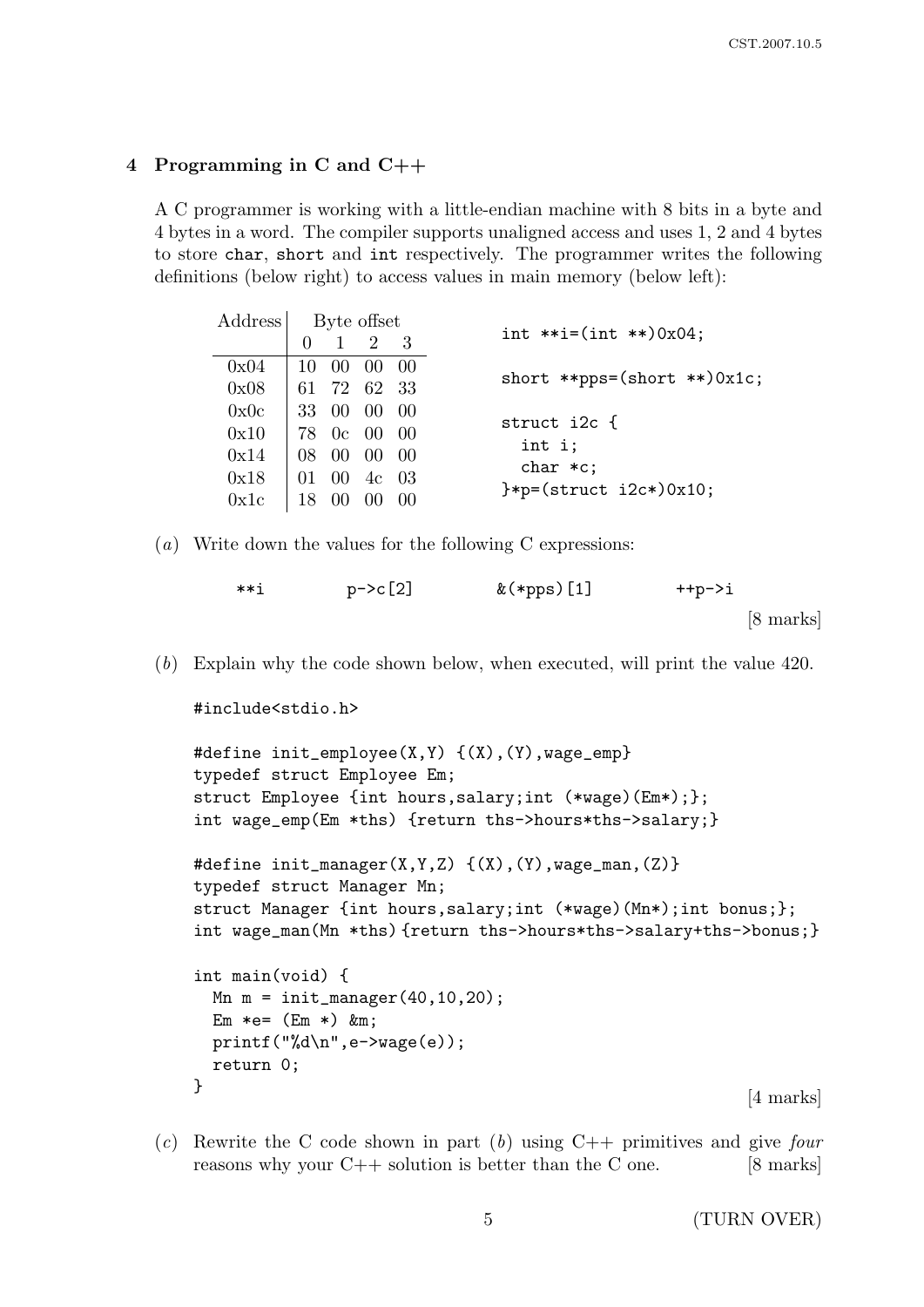## 5 Computer Graphics and Image Processing

- (a) In image compression we use three different mechanisms to compress pixel data:
	- $(i)$  mapping the pixel values to some other set of values;
	- $(ii)$  quantising those values;
	- (*iii*) symbol encoding the resulting values.

Explain each mechanism, describe the way in which it helps us to compress the image, and describe how the mechanism is implemented in the baseline JPEG compression method. [10 marks]

- (b) Describe the limitations of human vision in terms of:
	- (i) spatial resolution,
	- $(ii)$  luminance,
	- $(iii)$  colour,

and explain the implications that each of these has on the design of display devices, including numerical estimates of the limits beyond which a human cannot discriminate. [10 marks]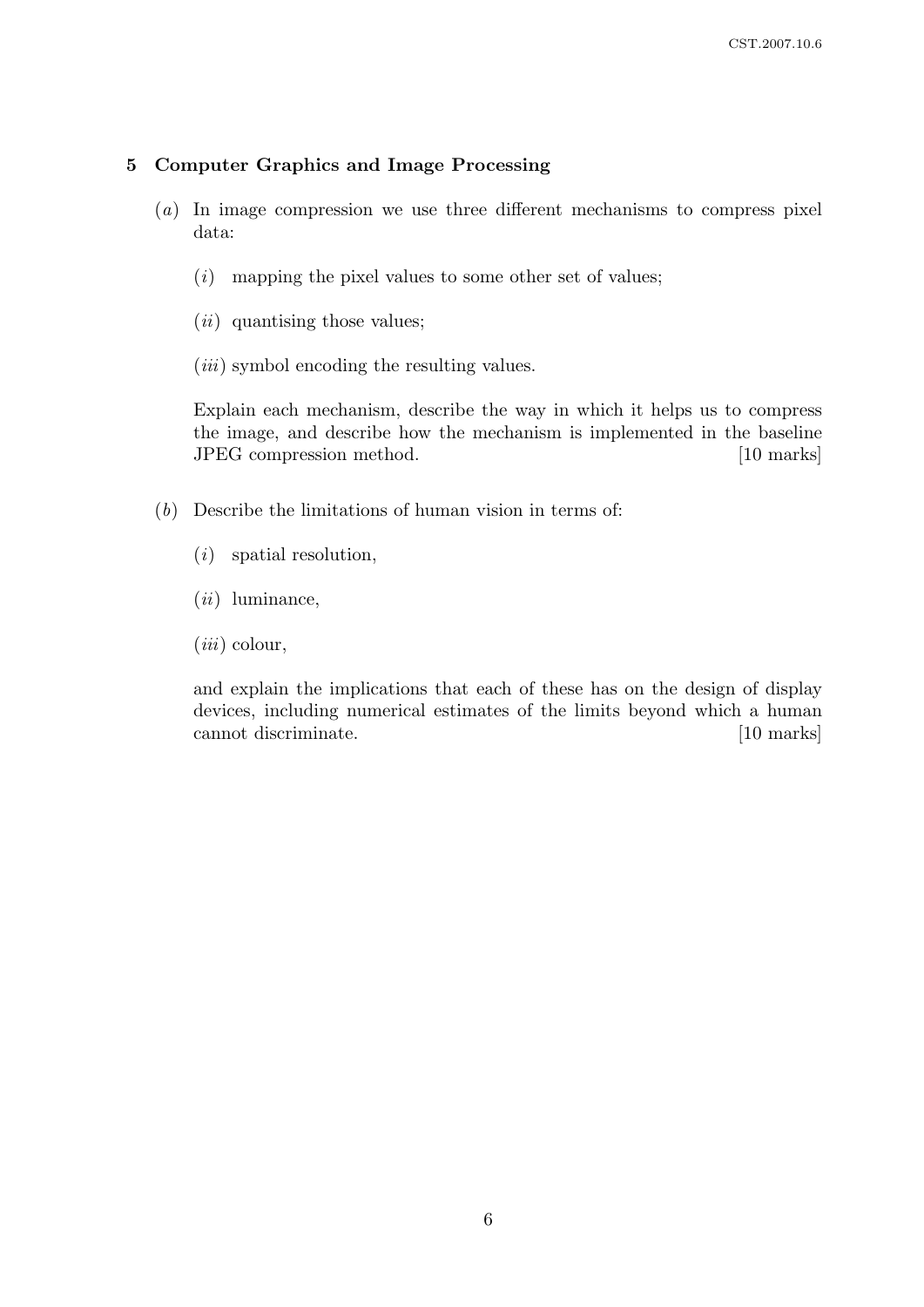#### 6 Mathematics for Computation Theory

State the requirements for  $(S, \leqslant)$  to be:

- (a) a partially ordered set;
- (b) a totally ordered set;
- $(c)$  a well ordered set. [5 marks]

Let N be the natural numbers. Give, without proof, three examples of relations  $\leq i$ , where  $i = 1, 2, 3$ , such that  $(N, \leq i)$  satisfies exactly i of the conditions  $(a)$ ,  $(b), (c).$  [3 marks]

Let  $S = \{a, b\}$  be an alphabet, with total order  $a < b$ . Let  $\Sigma = S^*$  be the set of all strings over S; for  $w = s_1 s_2 ... s_n \in \Sigma$  we write  $\ell(w) = n$ , and for  $1 \leq r \leq n = \ell(w)$ we write  $w_r = s_1 s_2 \dots s_r$ . Denote by  $\varepsilon$  the unique word of  $\Sigma$  such that  $\ell(\varepsilon) = 0$ , the *null string*. Conventionally  $w_0 = \varepsilon$  for all words  $w \in \Sigma$ .

Define relation  $\prec$  on  $\Sigma$  as follows:

Let  $v, w \in \Sigma$ , and  $n = \min{\{\ell(v), \ell(w)\}}$ . Let  $r = \max{\{i \mid v_i = w_i\}} \leq n$ .

Then  $v \prec w$  if:

 $\textbf{either} \quad (i) \quad \ell(v) = r;$ or  $(ii)$   $v_{r+1} = v_r a$ ,  $w_{r+1} = w_r b$ , where  $v_r = w_r$ .

Which of conditions  $(a)$ ,  $(b)$ ,  $(c)$  above are satisfied by  $(\Sigma, \prec)$ ? [12 marks]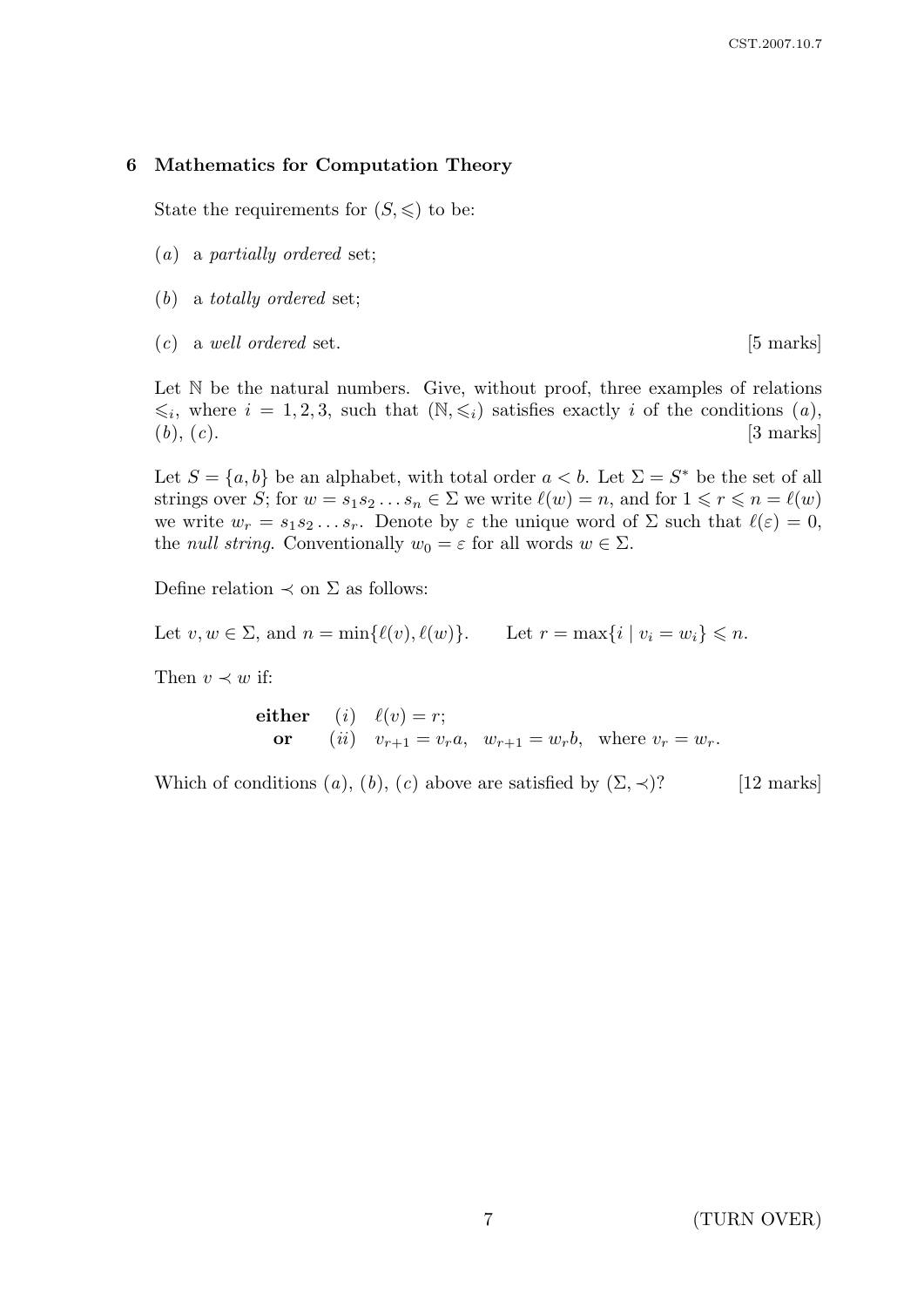## 7 Computation Theory

- (a) (i) Define the notion of a *register machine* and the computations that it carries out. [5 marks]
	- $(ii)$  Explain, in general terms, what is meant by a *universal* register machine. (You should make clear what scheme for coding programs as numbers you are using, but you are not required to describe a universal register machine program in detail.) [5 marks]
- (b) (i) Explain what it means for a partial function f from  $\mathbb N$  to  $\mathbb N$  to be computable by a register machine. [2 marks]
	- (*ii*) Let  $n > 1$  be a fixed natural number. Show that the partial function from N to N

$$
f_n(x) = \begin{cases} nx & \text{if } x > 0\\ \text{undefined} & \text{if } x = 0 \end{cases}
$$

is computable. [3 marks]

- (iii) Explain why there are only countably many computable functions from  $\mathbb N$  to  $\mathbb N$ . Deduce that there exists a partial function from  $\mathbb N$  to  $\mathbb N$  that is not computable. (Any standard results you use about countable and uncountable sets should be clearly stated, but need not be proved.) [3 marks]
- (*iv*) If a partial function f from  $\mathbb N$  to  $\mathbb N$  is computable, how many different register machine programs are there that compute  $f$ ? [2 marks]

## 8 Artificial Intelligence I

We have a basic search problem, consisting of a set S of states, a start state  $s_0$ , a goal test  $G(s)$  that returns True if  $s \in S$  is a goal and False otherwise, and a function  $\exp(s)$  that returns the set of states obtained by expanding state s.

- (a) Describe in detail the Graph Search algorithm for solving a problem of this type. How does it differ from the related *Tree Search* algorithm? [8 marks]
- (b) Give a detailed description of the Recursive Best First search algorithm, and explain why it might be used in preference to the  $A^*$  algorithm. [12 marks]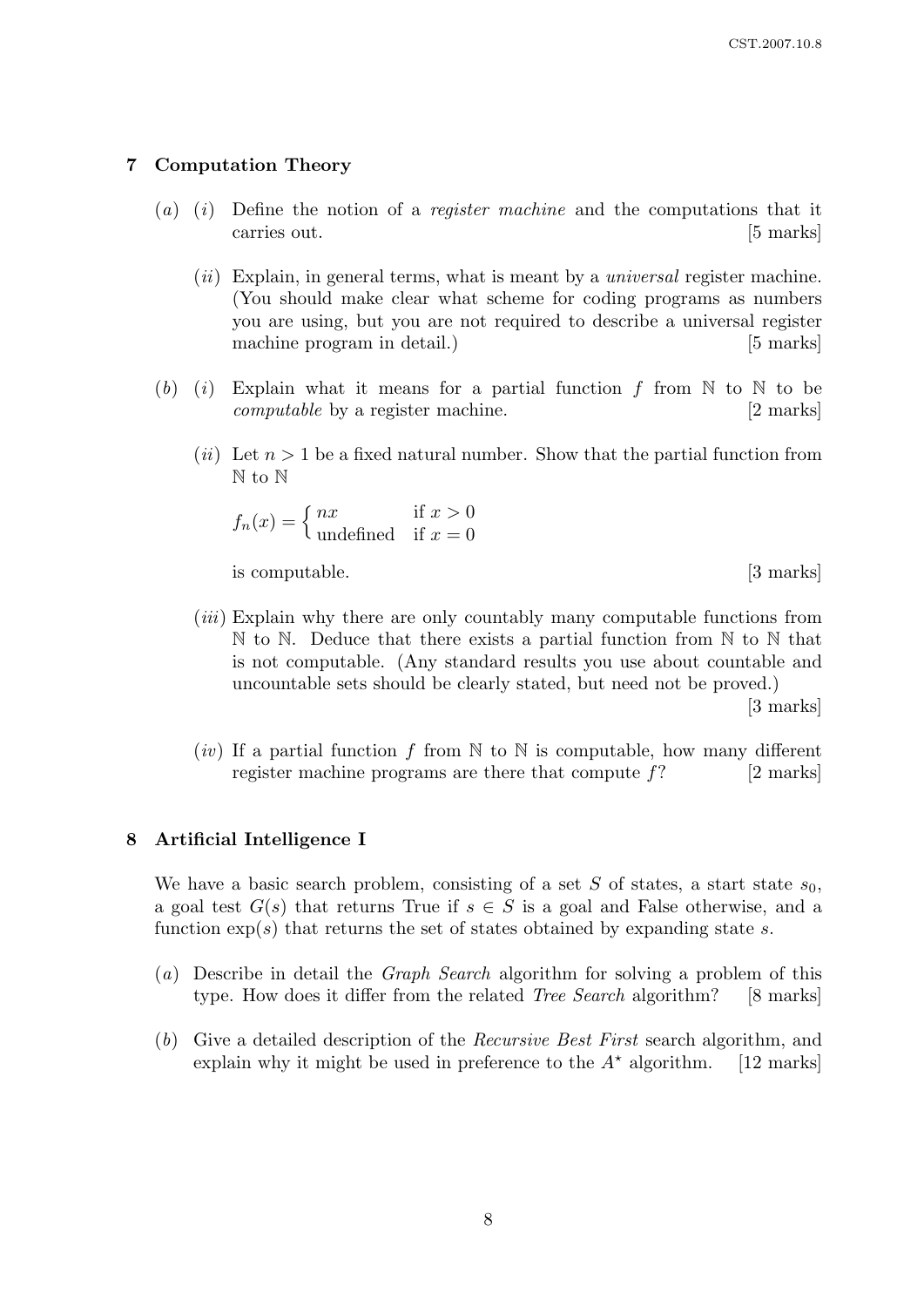## 9 Introduction to Security

- (a) You have received a shipment of hardware random-number generators, each of which can output one 128-bit random number every 10 milliseconds. You suspect that one of these modules has been tampered with and that it actually produces only 30-bit random numbers internally, which are then converted via a pseudo-random function into the 128-bit values that it outputs.
	- $(i)$  How does this form of tampering reduce the security of a system that uses a generated 128-bit random number as the secret key of a block cipher used to generate message authentication codes? [2 marks]
	- $(ii)$  Suggest a test that has a more than 0.5 success probability of identifying within half an hour that a module has been tampered with in this way. [6 marks]
- (b) Explain briefly
	- (i) the encryption and decryption steps of Cipher Feedback Mode; [3 marks]
	- (ii) why some operating systems ask the user to press a special key combination (e.g., Alt-Ctrl-Del) before each password login; [3 marks]
	- $(iii)$  how a secure hash function can be used to implement a one-time signature scheme; [3 marks]
	- $(iv)$  what happens if the same private key of the scheme from  $(iii)$  is used multiple times, to sign different messages. [3 marks]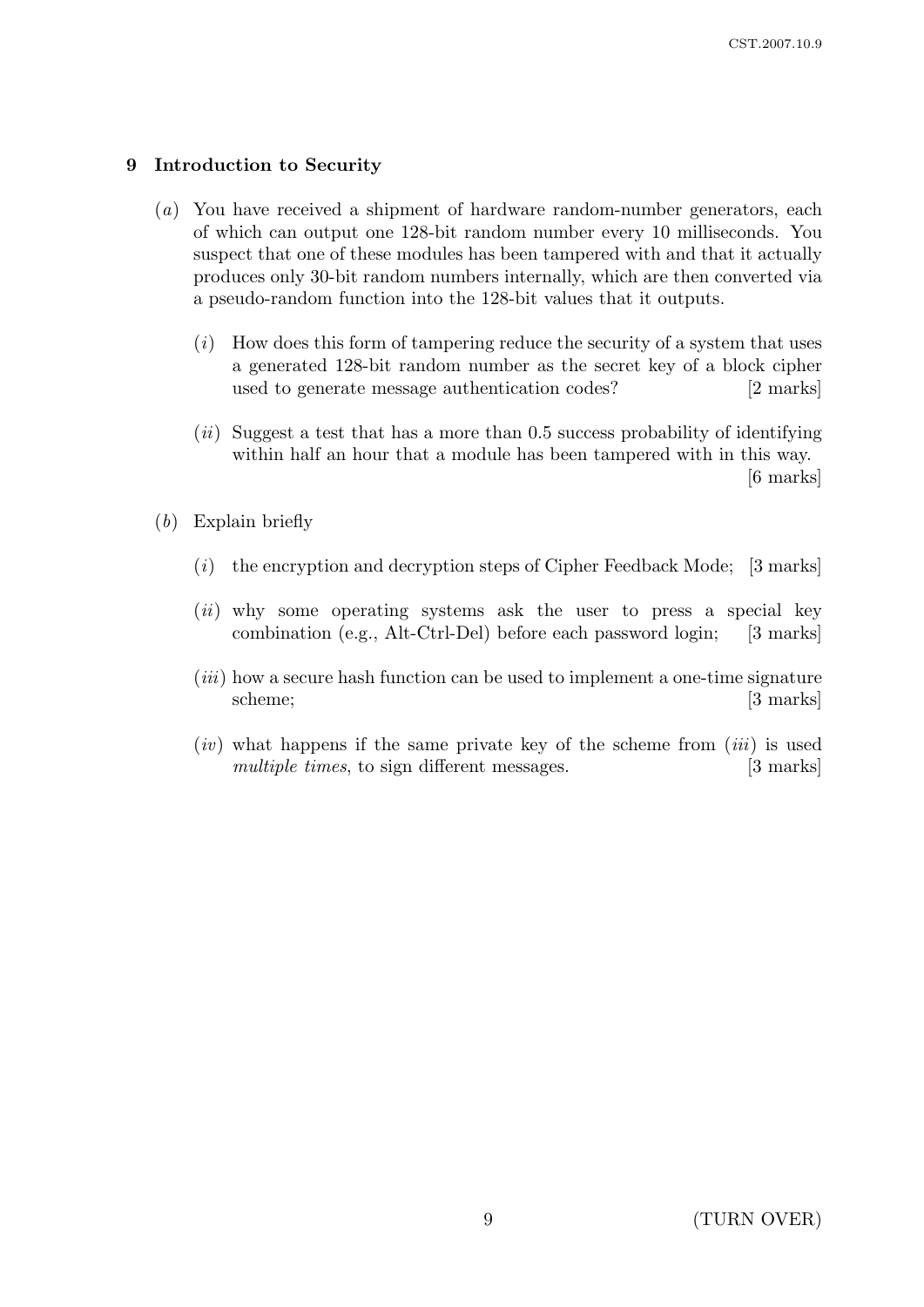#### 10 Data Structures and Algorithms

- (a) Give a clear description of an efficient algorithm for finding the  $i<sup>th</sup>$  smallest element of an n-element vector. Write some pseudocode for the algorithm and discuss its time complexity. Compare it with other plausible ways of achieving the same result. [Notes: Use zero-based indexing. You may assume for simplicity that all the elements of the vector are different. [4 marks]
- (b) Give a clear description of an efficient algorithm for finding the  $k$  smallest elements of a very large n-element vector. Compare its running time with that of other plausible ways of achieving the same result, including that of applying k times your solution for part  $(a)$ . Note that in part  $(a)$  the result of the function consists of one element, whereas here it consists of  $k$  elements. As above, you may assume for simplicity that all the elements of the vector are different.  $\begin{bmatrix} 6 \text{ marks} \end{bmatrix}$
- (c) Give an optimal algorithm for solving part (b) for  $k = 1$ . Give the worst-case number of comparisons performed by your algorithm as a function of  $n$ . [Note: exact number of comparisons, not just asymptotic complexity. [4 marks]
- (d) Same as part (c), but for  $k = 2$ . [6 marks]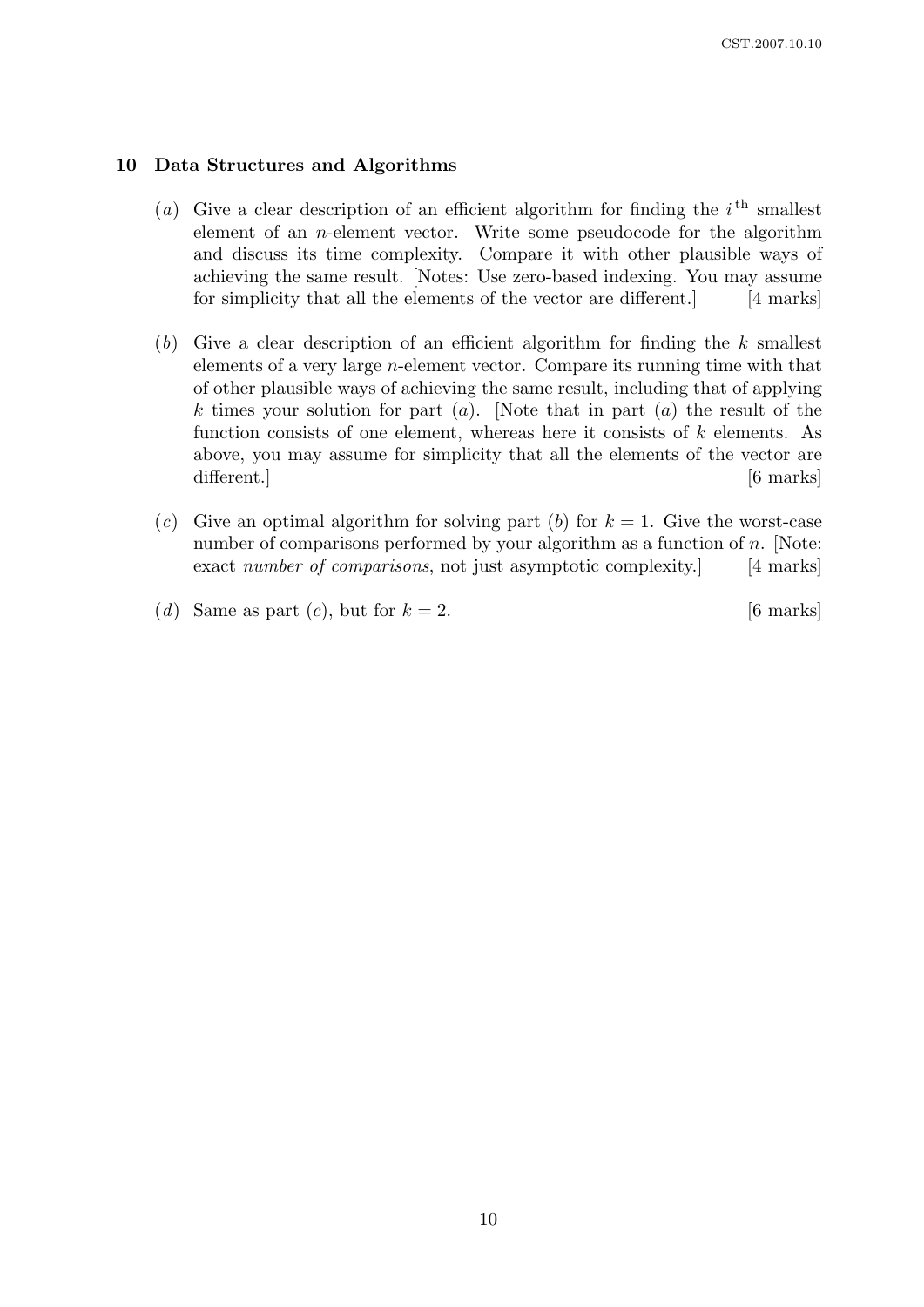#### 11 Introduction to Functional Programming

- (a) Specify the types of the following SML functions:
	- (i) fn f  $\Rightarrow$  map f [2 marks]
	- (*ii*) fn f => map map f  $[2 \text{ marks}]$
	- $(iii)$  fn f => (map o map) f [2 marks]

[Recall that the composition operator o has type  $(\alpha \to \beta) * (\gamma \to \alpha) \to \gamma \to \beta$ .

 $(b)$  Let

#### datatype  $\alpha$  tree = empty | node of  $\alpha * \alpha$  tree \*  $\alpha$  tree

be the data type of binary trees.

(i) A bijective correspondence between types  $\alpha$  and  $\beta$  is given by a pair of functions  $f : \alpha \to \beta$  and  $g : \beta \to \alpha$  such that g  $\circ f = \text{fn } a : \alpha \Rightarrow a$  and f o  $g = \text{fn } b : \beta \Rightarrow b$ .

Exhibit recursive SML functions f: unit tree  $\rightarrow$  (unit tree) list and g: (unit tree) list  $\rightarrow$  unit tree that establish a bijective correspondence between the types unit tree and (unit tree) list. [3 marks]

- (ii) Give an alternative definition of the function  $g$  in terms of either foldl or foldr. [3 marks]
- $(iii)$  Define a treefold function of type

(  $\alpha * \alpha$  tree  $* \beta \rightarrow \beta$  )  $\rightarrow \beta \rightarrow (\alpha$  tree)  $\rightarrow \beta$ 

and give an alternative definition of the function f in terms of it.

[3 marks]

 $(c)$  Rigorously argue for the correctness of the following identities:

 $g \circ f = fn$  t: unit tree => t f  $o g = fn 1$ : (unit tree) list => 1

[5 marks]